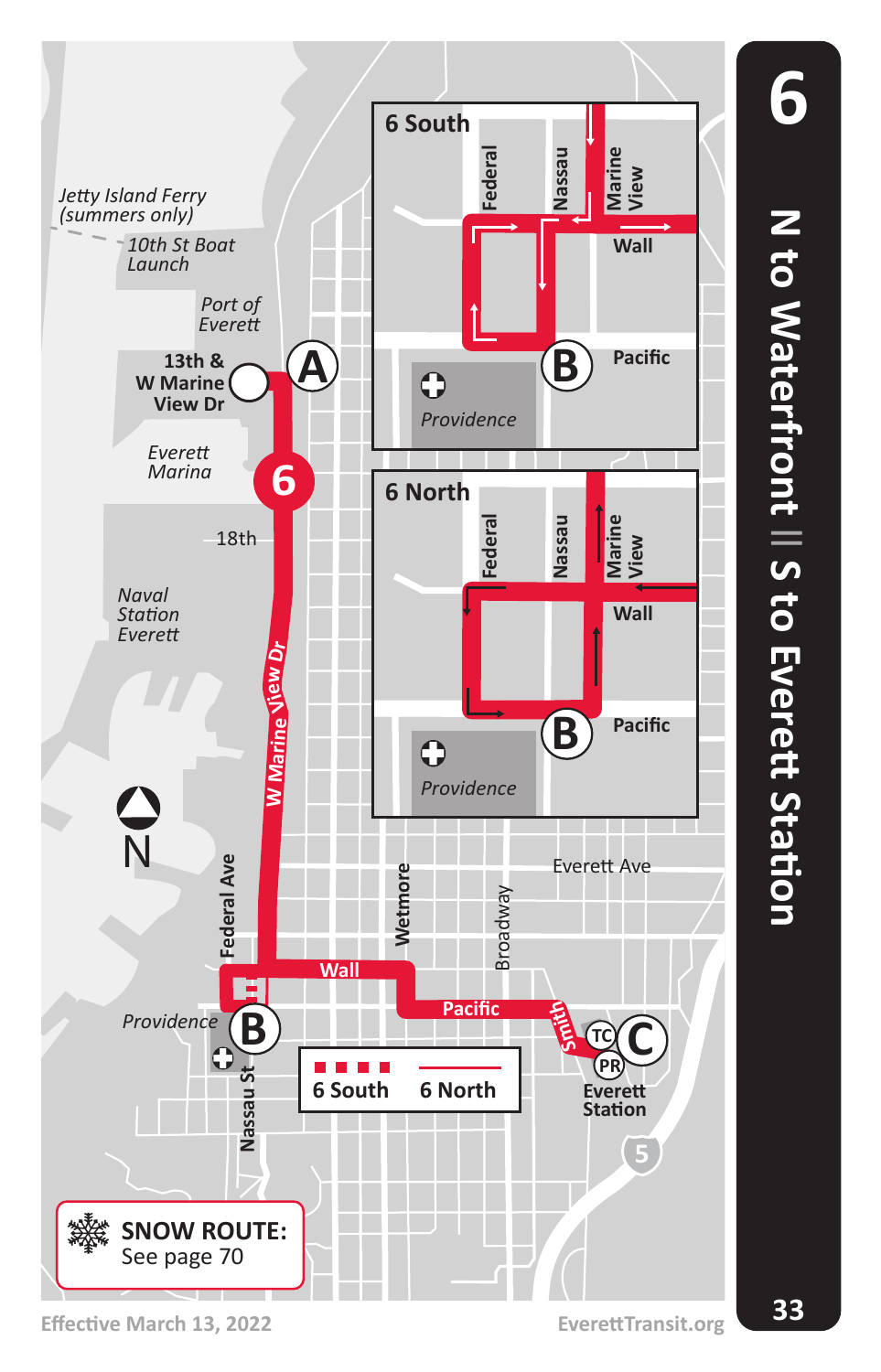## **6 Monday – Friday**

| <b>SOUTH TO EVERETT STATION</b>              |                          |                           | <b>NORTH TO WATERFRONT</b>                      |                          |                                              |  |
|----------------------------------------------|--------------------------|---------------------------|-------------------------------------------------|--------------------------|----------------------------------------------|--|
| Α                                            | B                        | С                         | С                                               | B                        | Α                                            |  |
| 13th St<br><b>W</b> Marine<br><b>View Dr</b> | Pacific<br><b>Nassau</b> | Everett<br><b>Station</b> | Everett<br><b>Station</b><br>Bay D <sub>2</sub> | Pacific<br><b>Nassau</b> | 13th St<br><b>W</b> Marine<br><b>View Dr</b> |  |
| 1120                                         | 1390                     |                           | 2430                                            | 1395                     |                                              |  |
| 6:34                                         | 6:39                     | 6:47                      | 6:20                                            | 6:27                     | 6:32                                         |  |
| 7:14                                         | 7:19                     | 7:27                      | 7:00                                            | 7:07                     | 7:12                                         |  |
| 7:54                                         | 7:59                     | 8:07                      | 7:40                                            | 7:47                     | 7:52                                         |  |
| 8:34                                         | 8:39                     | 8:47                      | 8:20                                            | 8:27                     | 8:32                                         |  |
| 9:14                                         | 9:19                     | 9:27                      | 9:00                                            | 9:07                     | 9:12                                         |  |
| 9:54                                         | 9:59                     | 10:07                     | 9:40                                            | 9:47                     | 9:52                                         |  |
| 10:34                                        | 10:39                    | 10:47                     | 10:20                                           | 10:27                    | 10:32                                        |  |
| 11:14                                        | 11:19                    | 11:27                     | 11:00                                           | 11:07                    | 11:12                                        |  |
| 11:54                                        | 11:59                    | 12:07                     | 11:40                                           | 11:47                    | 11:52                                        |  |
| 12:34                                        | 12:39                    | 12:47                     | 12:20                                           | 12:27                    | 12:32                                        |  |
| 1:09                                         | 1:14                     | 1:22                      | 12:55                                           | 1:02                     | 1:07                                         |  |
| 1:54                                         | 1:59                     | 2:07                      | 1:40                                            | 1:47                     | 1:52                                         |  |
| 2:34                                         | 2:39                     | 2:47                      | 2:20                                            | 2:27                     | 2:32                                         |  |
| 3:14                                         | 3:19                     | 3:27                      | 3:00                                            | 3:07                     | 3:12                                         |  |
| 3:54                                         | 3:59                     | 4:07                      | 3:40                                            | 3:47                     | 3:52                                         |  |
| 4:34                                         | 4:39                     | 4:47                      | 4:20                                            | 4:27                     | 4:32                                         |  |
| 5:14                                         | 5:19                     | 5:27                      | 5:00                                            | 5:07                     | 5:12                                         |  |
| 5:54                                         | 5:59                     | 6:07                      | 5:40                                            | 5:47                     | 5:52                                         |  |
|                                              |                          |                           |                                                 |                          |                                              |  |

### **Bold type denotes p.m. times**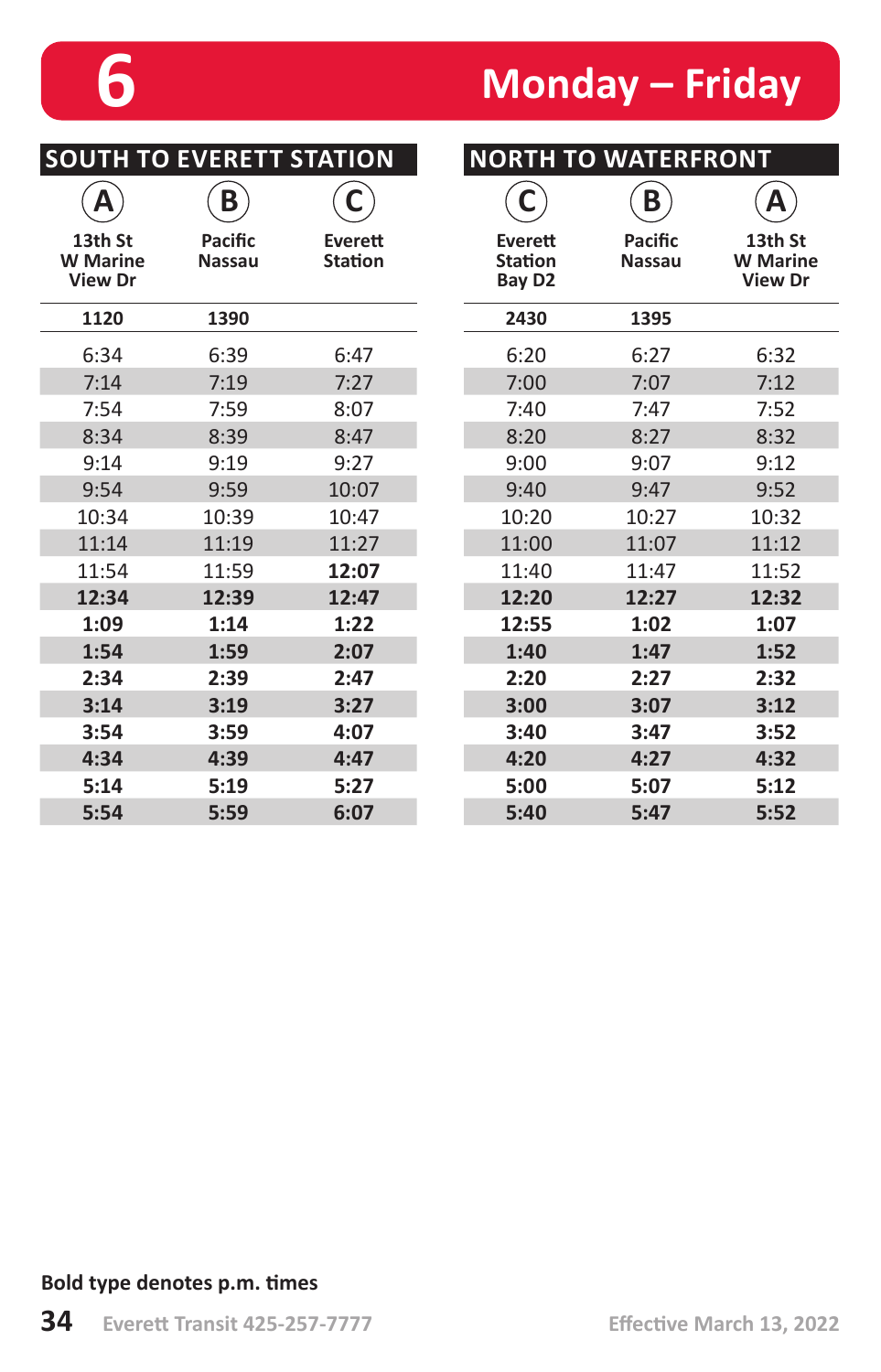### **Saturday 6**

| <b>SOUTH TO EVERETT STATION</b>              | <b>NORTH T</b>           |                           |                                                 |
|----------------------------------------------|--------------------------|---------------------------|-------------------------------------------------|
|                                              | Β                        | C                         | C                                               |
| 13th St<br><b>W</b> Marine<br><b>View Dr</b> | Pacific<br><b>Nassau</b> | Everett<br><b>Station</b> | Everett<br><b>Station</b><br>Bay D <sub>2</sub> |
| 1120                                         | 1390                     |                           | 2430                                            |
| 9:19                                         | 9:25                     | 9:35                      | 9:05                                            |
| 9:54                                         | 10:00                    | 10:10                     | 9:40                                            |
| 10:34                                        | 10:40                    | 10:50                     | 10:20                                           |
| 11:14                                        | 11:20                    | 11:30                     | 11:00                                           |
| 11:54                                        | 12:00                    | 12:10                     | 11:40                                           |
| 12:34                                        | 12:40                    | 12:50                     | 12:20                                           |
| 1:14                                         | 1:20                     | 1:30                      | 1:00                                            |
| 1:54                                         | 2:00                     | 2:10                      | 1:40                                            |
| 2:34                                         | 2:40                     | 2:50                      | 2:20                                            |
| 3:14                                         | 3:20                     | 3:30                      | 3:00                                            |
| 3:54                                         | 4:00                     | 4:10                      | 3:40                                            |
| 4:34                                         | 4:40                     | 4:50                      | 4:20                                            |
| 5:14                                         | 5:20                     | 5:30                      | 5:00                                            |

| <b>NORTH TO WATERFRONT</b>                      |                   |                                              |  |  |  |
|-------------------------------------------------|-------------------|----------------------------------------------|--|--|--|
| C                                               | B                 |                                              |  |  |  |
| Everett<br><b>Station</b><br>Bay D <sub>2</sub> | Pacific<br>Nassau | 13th St<br><b>W</b> Marine<br><b>View Dr</b> |  |  |  |
| 2430                                            | 1395              |                                              |  |  |  |
| 9:05                                            | 9:12              | 9:17                                         |  |  |  |
| 9:40                                            | 9:47              | 9:52                                         |  |  |  |
| 10:20                                           | 10:27             | 10:32                                        |  |  |  |
| 11:00                                           | 11:07             | 11:12                                        |  |  |  |
| 11:40                                           | 11:47             | 11:52                                        |  |  |  |
| 12:20                                           | 12:27             | 12:32                                        |  |  |  |
| 1:00                                            | 1:07              | 1:12                                         |  |  |  |
| 1:40                                            | 1:47              | 1:52                                         |  |  |  |
| 2:20                                            | 2:27              | 2:32                                         |  |  |  |
| 3:00                                            | 3:07              | 3:12                                         |  |  |  |
| 3:40                                            | 3:47              | 3:52                                         |  |  |  |
| 4:20                                            | 4:27              | 4:32                                         |  |  |  |
| 5:00                                            | 5:07              | 5:12                                         |  |  |  |

### **Bold type denotes p.m. times**